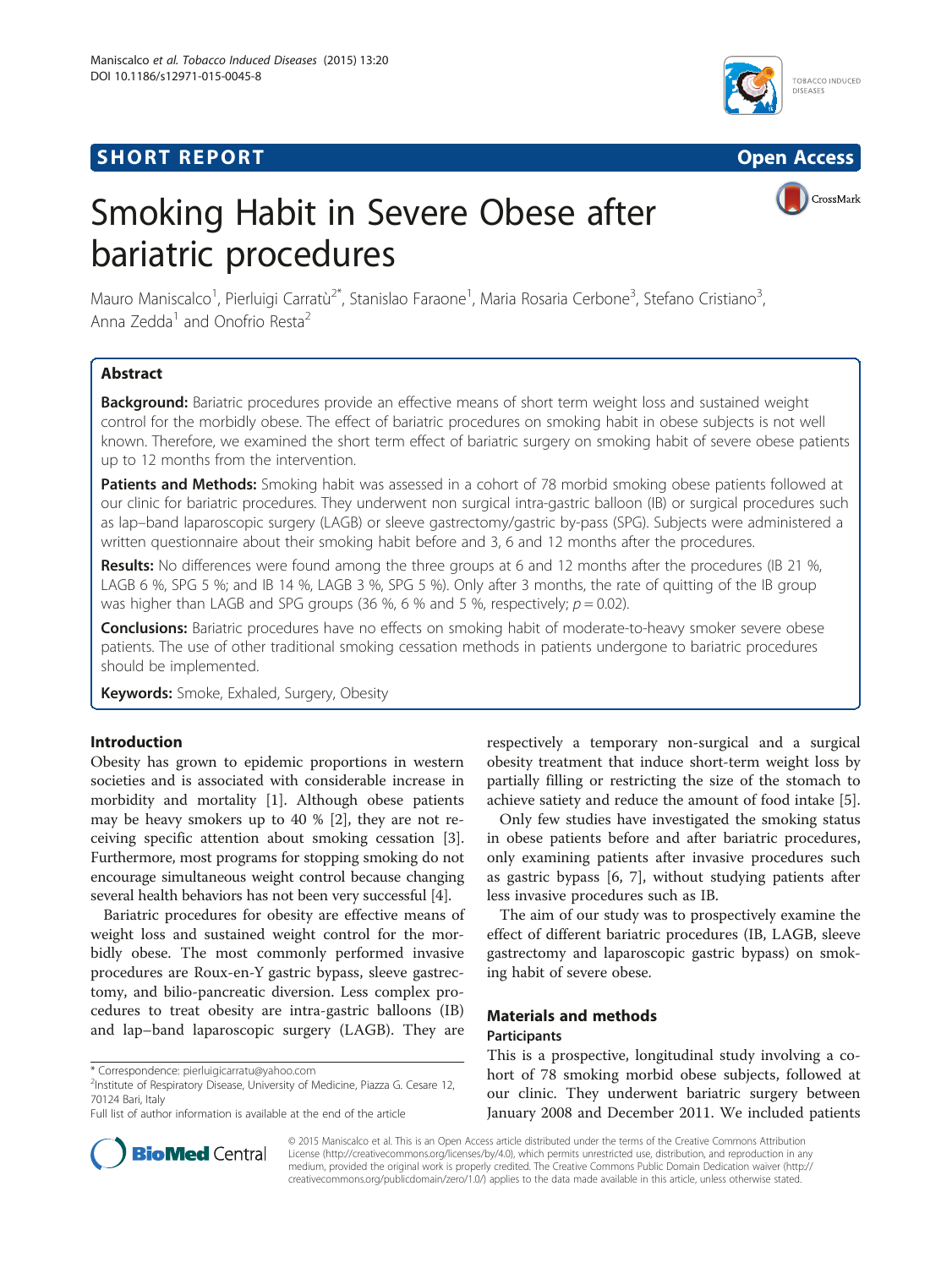with a minimum body mass index (BMI) of 35 (calculated as weight in kilograms divided by height in meters squared), with a stable weight for at least five years. Patients who smoked less than 10 cigarettes per day were not included in the study.

Evaluations were performed before (less than 1 month before the procedure), and 3, 6 and 12 months after the procedures. Post-surgery data collection was coordinated with the participants' scheduled surgery follow-up appointments. Before procedures all patients were suggested to stop smoking, but none had specific smoking cessation program.

Participants provided informed written consent and the study was approved by the Institutional Review Board of Monaldi, S Maria della Pietà, Casoria, Hospital, Naples.

## Smoking status

The following questionnaires were administered: 1. Baseline on smoking habit: i. Smoking initiation age; ii. Duration of smoking; iii. Number of cigarettes smoked per day; and iv. Number of attempted cessations); 2. The Fagerström test on smoking dependence, and 3. the follow-up questionnaire: the daily cigarette smoking, and reasons for quitting; 3. Follow-up questionnaire: i. Number of cigarettes smoked per day; ii Reason for smoking quit (only for quitters).

#### **Statistics**

Descriptive statistics, means and standard deviation (SD) were calculated for all quantitative variables, while percentages were generated for qualitative variables. Distributions were defined by the Kolmogorov-Smirnov test. Categorical variables were compared by bivariate statistical analysis with Chi-square test.

For parametric data (e.g., BMI, age), comparisons between continuous variables were done by ANOVA and Student's t-test for paired or unpaired data. For non parametric data (number of smoking cigarettes and

The Pearson's correlation coefficient or Spearman rank correlation coefficients were used to analyze correlations between continuous variables. The level of significance was set at  $p < 0.05$  in all analyses. Statistical analyses were performed using GraphPAD Prism, version 4 (GraphPAD Inc, San Diego, CA, USA).

## Results

We studied seventy-eight patients (69 females) (Table 1). Twenty-eight patients underwent IB, 30 patients LAGB, and 20 surgical procedures (SPG) (5 patients laparoscopic gastric bypass, and 15 patients sleeve gastrectomy).

Table 1 shows the cigarette smoking habits in all groups before the procedures. We found no differences in daily cigarette smoking, smoking behavior/ cessation and pack/year among all the three groups (always  $p > 0.05$ ). Similarly, no differences in smoking dependence as calculated by Fagerström test were found among groups ( $p = 0.26$ ).

In the IB, LAGB and SPG the BMI of obese patients was significantly reduced after 3, 6 and 12 months following the procedures (always  $p < 0.001$ ) (Table [2\)](#page-2-0).

After 3 months, the IB group showed a quitting rate higher than LAGB and SPG groups (36 %, 6 % and 5 %, respectively;  $p = 0.02$ ) (Figure [1](#page-2-0)). No differences were found among the three groups at 6 months as well as 12 months after the procedures (IB 21 %, LAGB 6 %, and SPG 5 %; and IB 14 %, LAGB 3 %, SPG 5 %, respectively) (Fig. [1\)](#page-2-0).

After three months, most of the IB group quitters (7 patients) associated their quitting to nausea and vomit suffered during the post-intervention period, while 3 reported personal reasons. In the LAGB and in the SPG the patients referred to have stopped smoking for personal reasons. No difference was observed for persistent smokers in the number of daily smoked cigarettes after

Table 1 Characteristics of smoker obese patients undergone intra-gastric balloon (IB), lap-band laparoscopic surgery (LAGB), and laparoscopic gastric bypass/sleeve gastrectomy surgery (SPG)

| IB             | LAGB           | <b>SPG</b>     | р     |
|----------------|----------------|----------------|-------|
| 28             | 30             | 20             |       |
| 24/4           | 26/4           | 14/6           | 0.1   |
| $35.0 \pm 7.7$ | $34.1 \pm 8.7$ | $37.8 \pm 6.1$ | 0.25  |
| $42.5 \pm 4.0$ | $42.5 \pm 4.7$ | $46.8 \pm 4.3$ | 0.012 |
| $17.1 \pm 2.0$ | $16.8 \pm 3.7$ | $16.9 \pm 2.3$ | 0.42  |
| $16.0 \pm 5.7$ | $15.4 \pm 6.9$ | $17.7 \pm 6.3$ | 0.56  |
| $20(10-30)$    | $20(10-30)$    | $20(15-25)$    | 0.79  |
| $0(0-2)$       | $0(0-3)$       | $0.5(0-4)$     | 0.38  |
| $3(0-8)$       | $4(0-8)$       | $4(0-8)$       | 0.46  |
|                |                |                |       |

FTND: Fagerström Test for Nicotine Dependence

Values are expressed as mean  $\pm$  SD except otherwise specified.  $*$  = median (range)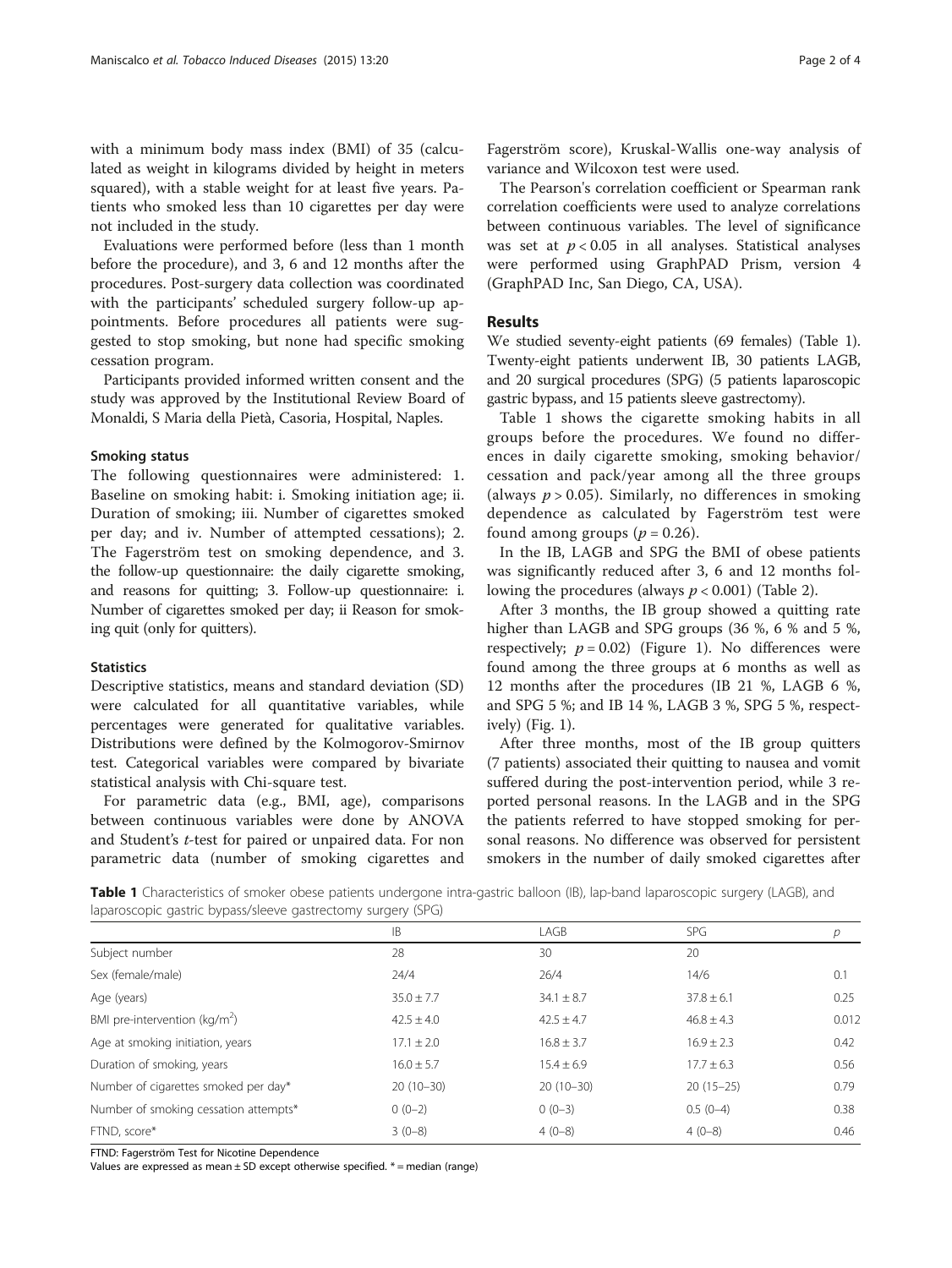| (IB), lap-band laparoscopic surgery (LAGB), and laparoscopic gastric bypass/sleeve gastrectomy surgery (SPG) at 3, 6 and 12 months |                |                |                |       |  |
|------------------------------------------------------------------------------------------------------------------------------------|----------------|----------------|----------------|-------|--|
|                                                                                                                                    | ΙB             | LAGB           | <b>SPG</b>     |       |  |
| BMI at 3 m (kg/m <sup>2</sup> )                                                                                                    | $38.4 \pm 3.1$ | $37.0 + 3.3$   | $40.0 + 3.6$   | 0.009 |  |
| BMI at 6 m (kg/m <sup>2</sup> )                                                                                                    | $35.9 \pm 3.2$ | $33.2 + 2.8$   | $35.7 + 3.4$   | 0.02  |  |
| BMI at 12 m ( $\text{kg/m}^2$ )                                                                                                    | $35.2 + 2.9$   | $32.7 + 2.5$   | $33.0 + 3.6$   | 0.01  |  |
| Number of cigarettes smoked per day 3 m                                                                                            | $18.4 \pm 8.5$ | $18.8 + 7.2$   | $19.0 + 6.6$   | 0.19  |  |
| Number of cigarettes smoked per day 6 m                                                                                            | $18.3 \pm 8.6$ | $18.6 \pm 6.7$ | $19.9 + 6.8$   | 0.95  |  |
| Number of cigarettes smoked per day 12 m                                                                                           | $18.7 \pm 7.5$ | $18.4 \pm 6.4$ | $18.0 \pm 5.7$ | 0.94  |  |

<span id="page-2-0"></span>Table 2 Body mass index and number of cigarettes smoked per day in persistent smoker patients undergone intra-gastric balloon

Values expressed as mean  $\pm$  SD. 3 m = 3 months; 6 m = 6 months; 12 m = 12 months

one year in all groups (always  $p > 0.05$ ) (Table 2). No correlation between BMI or weight loss and the number of smoked cigarettes was found.

No differences in weight lost between smokers and non-smokers after bariatric surgery were observed.

#### **Discussion**

We have prospectively investigated the smoking status in obese patients before and after bariatric both invasive (such as gastric banding and bypass) and less invasive procedures (such as IB).

We have shown that the weight loss after bariatric procedures in obese patients was not associated with a significant reduction or stopping in cigarette smoking.

Our results on smoking status in obese patients after surgical procedures are in agreement with previous studies showing no differences between pre- and post surgery [[6](#page-3-0), [8\]](#page-3-0). In particular, Conason et al. in a prospective study on smoking indicated that rates do not notably change pre- or post- surgery [\[8\]](#page-3-0). Adams et al. have shown that in obese patient candidates to bariatric surgery, the patients who quit smoking within 6 months before surgery resumed after surgery [\[7\]](#page-3-0).

Interestingly, in the first three months after the procedures, differently from surgical procedures, weight loss in the IB group was associated with a reduction or stopping in cigarette smoking. This result is quite surprising because an average weight gains usually occurs when people stop smoking [[9, 10\]](#page-3-0). As similar weight loss was attained after bariatric surgery, it is unlikely that the



higher frequency of stopping smoking in IB could depend on differences in BMI. Furthermore, we could exclude that surgical interventions itself have caused a greater tendency to stop as there were no differences in all three groups of patients after 6 and 12 months .

A causal mechanism of stopping smoking in obese subjected to IB may only be speculative, but the involvement of gastric distension induced by balloon is likely. Actually, smoke delays gastric emptying of solids, an effect not modulated by nicotine, and may enhance the side effects of nausea and vomit usually occurring after IB procedure. Furthermore, although it has not been assessed, we can exclude that our obese patients presented a low nicotine dependence. Indeed, it is now appreciated that the nicotine dependence for obese smokers are similar to those of highly dependent smokers [[11\]](#page-3-0). Indeed, this case–control study was conducted in severe obese with moderate to heavy smoking exposure, with subjects not targeted by specific smoking cessation interventions, including counseling and/or pharmacotherapy.

Our study presents several limitations. First, it was based on a questionnaire and not on a direct measurement of smoke metabolites such as urine cotinine, screen or breath CO assessment. Secondly, we have studied only a limited number of subjects. However, ours was a single center study; we are aware that a multicentric study with more patients would have made possible to detect significant differences among groups.

Both obesity and cigarette smoking carry an independent health risk, and the presence of both conditions may have a synergistic effect. However, little is known about the best treatment for people who smoke and are obese [[12, 13](#page-3-0)]. Furthermore, as recently remarked, there is a lack of information about approaches to reduce tobacco use in populations that are particularly vulnerable or where tobacco has a disproportionately adverse effect, including people who have co-occurring conditions [[3](#page-3-0)].

Although recent ASMBS guidelines recommend to avoid tobacco at all times by all obese patients before and after bariatric surgery given the increased risk for of poor wound healing and overall impaired health [[14\]](#page-3-0), no